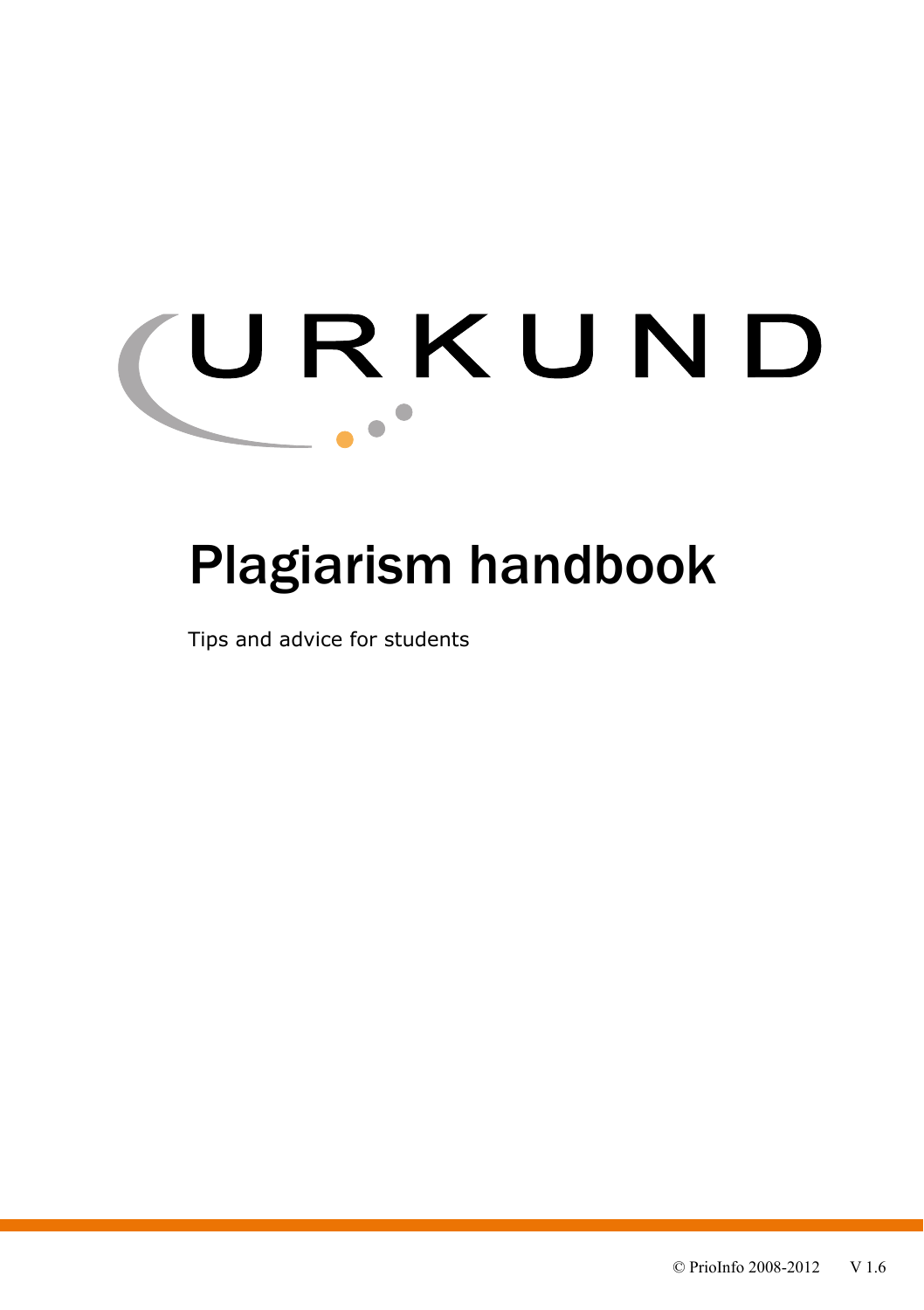#### **What is URKUND?**

**URKUND is a completely automated system against plagiarism and is being successfully used at universities and university colleges throughout the whole of Europe. URKUND's system checks all documents against three central source areas: The Internet, published material and previously submitted student material (e.g. Memoranda, case studies and examination works).**

## **About this material**

**Note that URKUND never determines what is a plagiarism. The reports we provide to your teachers consist, in the event of us finding similarities, of a text comparison.** 

**We note the parts of your document that are similar to other sources, in URKUND's archives, on the Internet and in published material, and give the teacher access to the original material where we have found the similarity. URKUND compares textual similarity and subject similarity.** 

**It is thus possible that there will be hits in your document even if you have reworded a text and have used synonyms. The teacher is provided with percentage indications for each hit in the document, but it is only when a marking, its original and discovered sources have been carefully checked that the examiner can conclude whether or not a justified suspicion of an attempt at deception is present.**

**It is, therefore, of the utmost importance that you, as a student, make yourself aware of what is regarded as constituting a plagiarism, familiarise yourself with reference and quotation technique, but also listen to – and follow – the instructions you have received from your teachers.**

**The following information and examples shall, therefore, serve only as training material to enable you, as a student, to pick up tips about how you can work and for you to gain an understanding of what a plagiarism may be deemed to be. It should, however, be pointed out that there are several opinions about how the concept is to be defined and you should check with your teachers to see whether they accept the definition presented in this material.**

The material may be freely copied and employed by URKUND's active licence-holders. This material will be constantly updated and added to with examples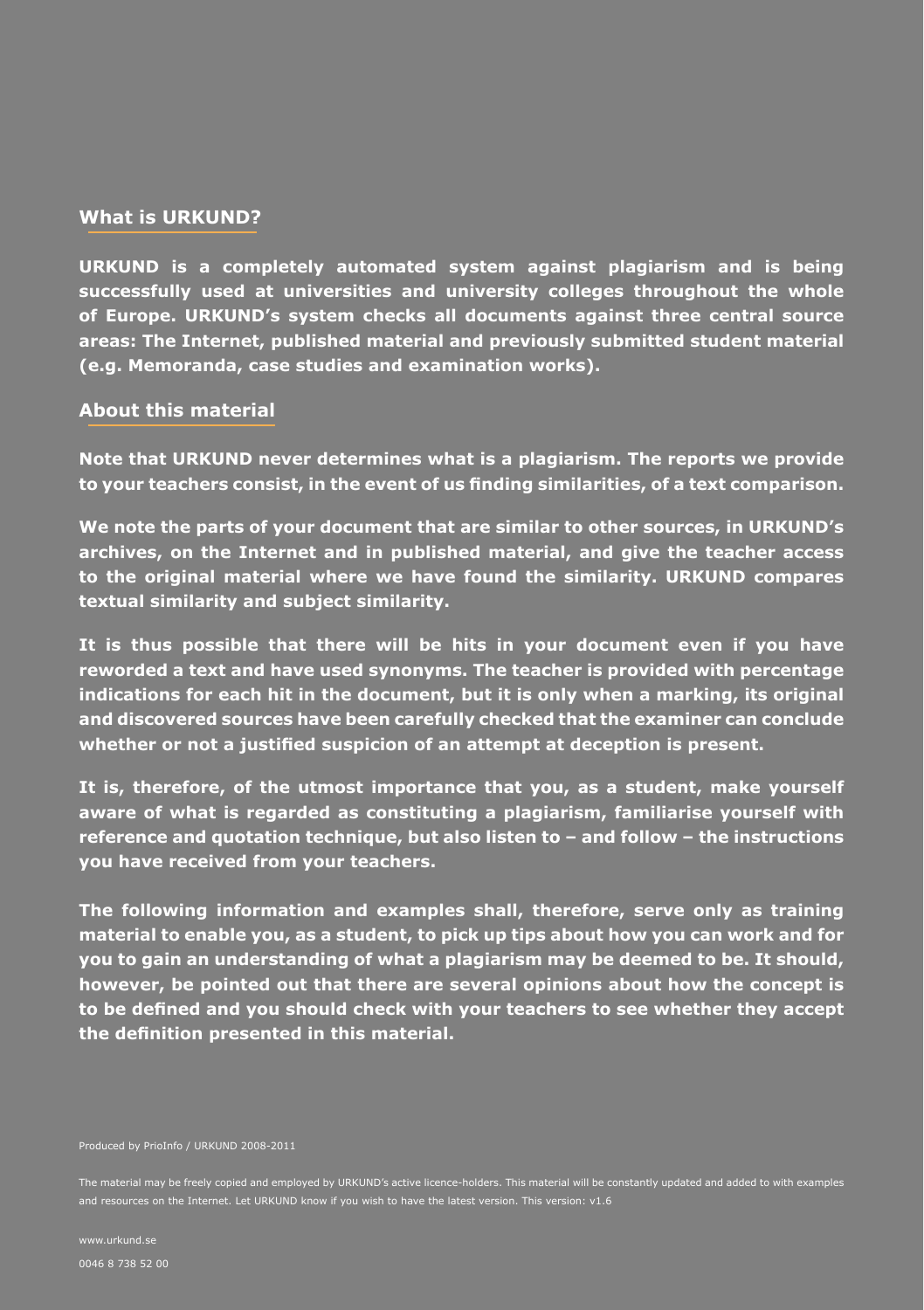

# **What is a plagiarism?**

Let's begin by defining the concept of plagiarism. According to Jude Carroll, Oxford Brookes University and Carl Mikael Zetterling, KTH Learning Lab, a plagiarism exists when someone describes another's thoughts or wording as though they were one's own. This means that a plagiarism does not necessarily have to be about textual similarity. It could just as well be a question of structural similarity or, for that matter, conceptual similarity.

*"In your own text you are responsible for ensuring that both the thoughts and wording are your own. If you describe someone else's thoughts or wording as your own you have plagiarised."* Jude Carroll & Carl Mikael Zetterling

What it means in effect is that if you have to read text A in order to be able to read text B, then text A shall be cited as a source. Not citing the source constitutes plagiarising.

# **Why is plagiarising bad?**

If you plagiarise in higher education this does not only mean that you fail to assimilate all the knowledge and skills that a subsequent certificate will indicate that you possess. Plagiarism also means that the plagiarised original authors do not receive the acknowledgement to which they are entitled. It may seem to be a harmless effect but acknowledgement is an important part of a scientific career, irrespective of discipline. It also means, which is something not entirely without importance, that you may be subject to criticism for research and claims for which you are not able to answer.

# **Don't fall into the trap**

It is easy to be tempted or, perhaps one should say, lured into the trap and end up in the situation where one plagiarises even if this had not been the intention when starting the essay. This can be due to several things. Carelessness and uncertainty about what is permissible and what is not is common, but bad time planning is, unfortunately, doubtless one of the primary reasons why students choose to go down the road of what is not allowed.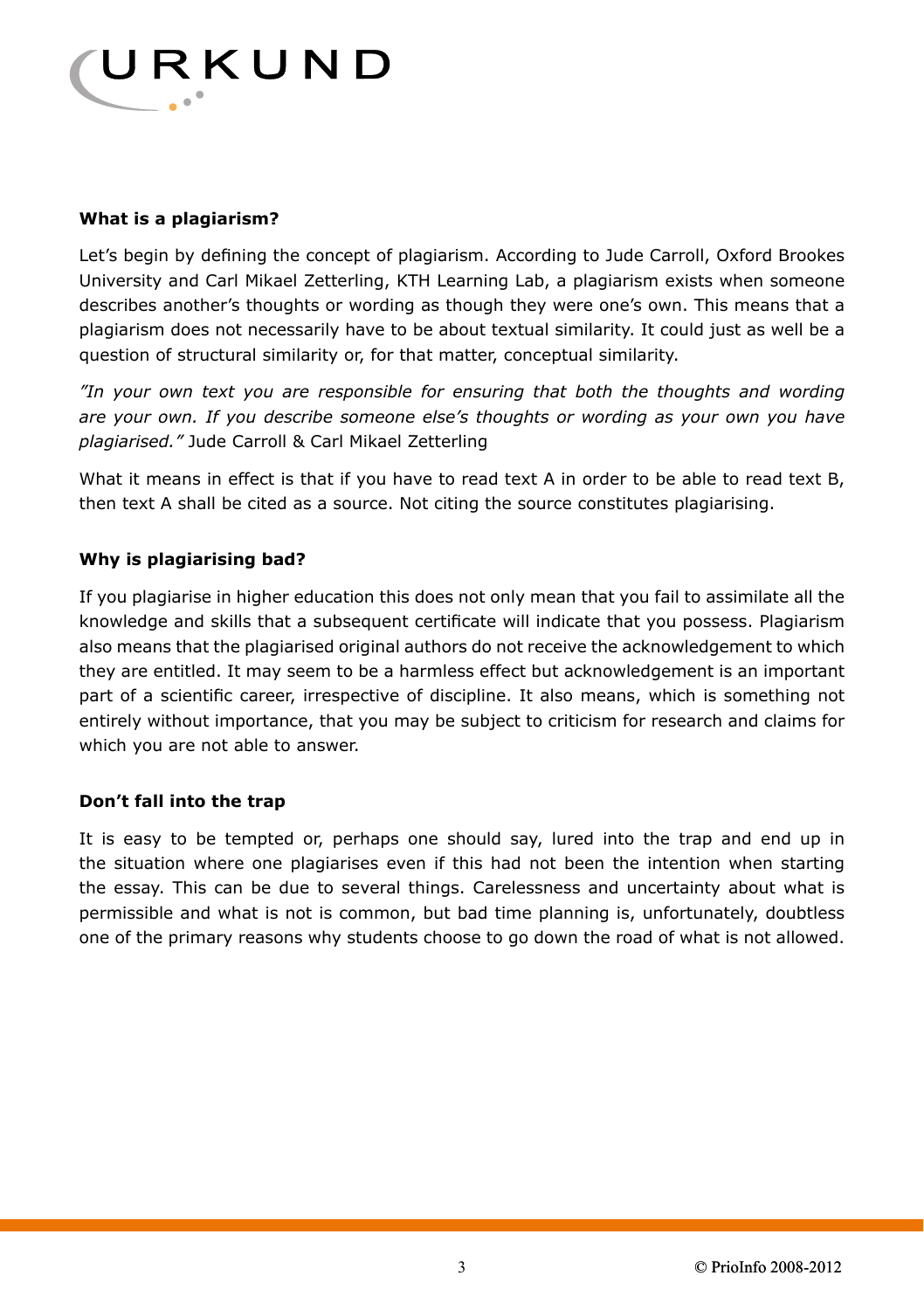

# **Find out what applies**

Make sure that you always find out what is, and what is not, allowed. You are well aware that you should not plagiarise, but do you know what plagiarism is?

Do you have the same understanding of what constitutes plagiarism as your teachers? There are several definitions of plagiarism and many believe that a text that has been subjected to a degree of reworking, changes from having been someone else's text to belonging to the person who has reworked it and that the source does not then need to be cited. The fact is that, in certain cases, it actually continues to be plagiarism despite you having changed every single word in the text – if you do not quote the source.

This may sound strange, but the key to this is something that tends to be called "general knowledge". General knowledge is such knowledge that is deemed to be generally known, such as the world rotating on its own axis in  $\sim$  24 hours, that the official language in Brazil is Portuguese or that Lake Victoria is the biggest lake in Africa. These pieces of information are known by most people without having to consult a reference book. It is not, however, at all certain.

The line between specialist knowledge and general knowledge is one that can be difficult to draw and you should also remember that the line between these forms of knowledge differ, according to the context and the level at which you are writing your essay.

Where general knowledge, is concerned there is normally no need to cite the source, but always ask your teacher if in doubt. One rule can be that, if you have yourself been forced to check your facts, then also cite the source that confirmed your knowledge.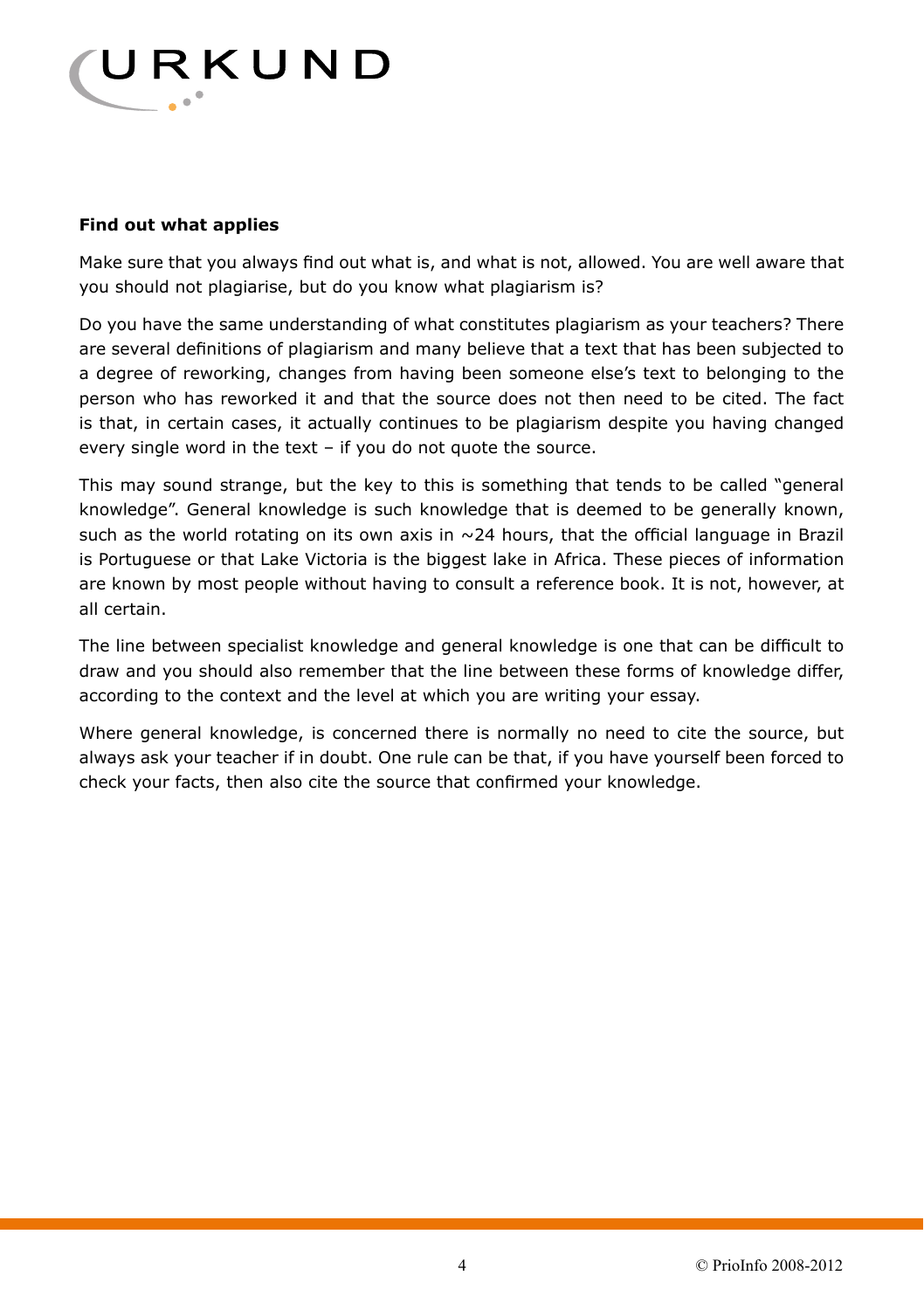

# **Which of these situations constitute plagiarising?**

Five of these examples are plagiarisms. Which?

A. Writing or copying a short piece from a source verbatim without stating who the original author is.

B. In collusion with your tutor/teacher, work further on a text that you have yourself written earlier.

C. Translate another author's text into a different language and use the result without citing the source.

D. Make use of an existing text without stating who the original author is, but make small adjustments that alter the word sequence and sentence structure, replace words with synonyms, remove or add individual words, and so on.

E. Reading several texts and reworking the contents of these into a new text that isn't like any of the original sources other than a few words or a sentence being the same, without citing any of the sources.

F. Transcribe a maximum 3-4 sentence-long text verbatim and state who the original author is in relation to the text.

G. Translate a text you have originated yourself into another language and make use of the result.

H. Build further on a text that has previously been graded without indicating which parts are old.

(Answers on the last page)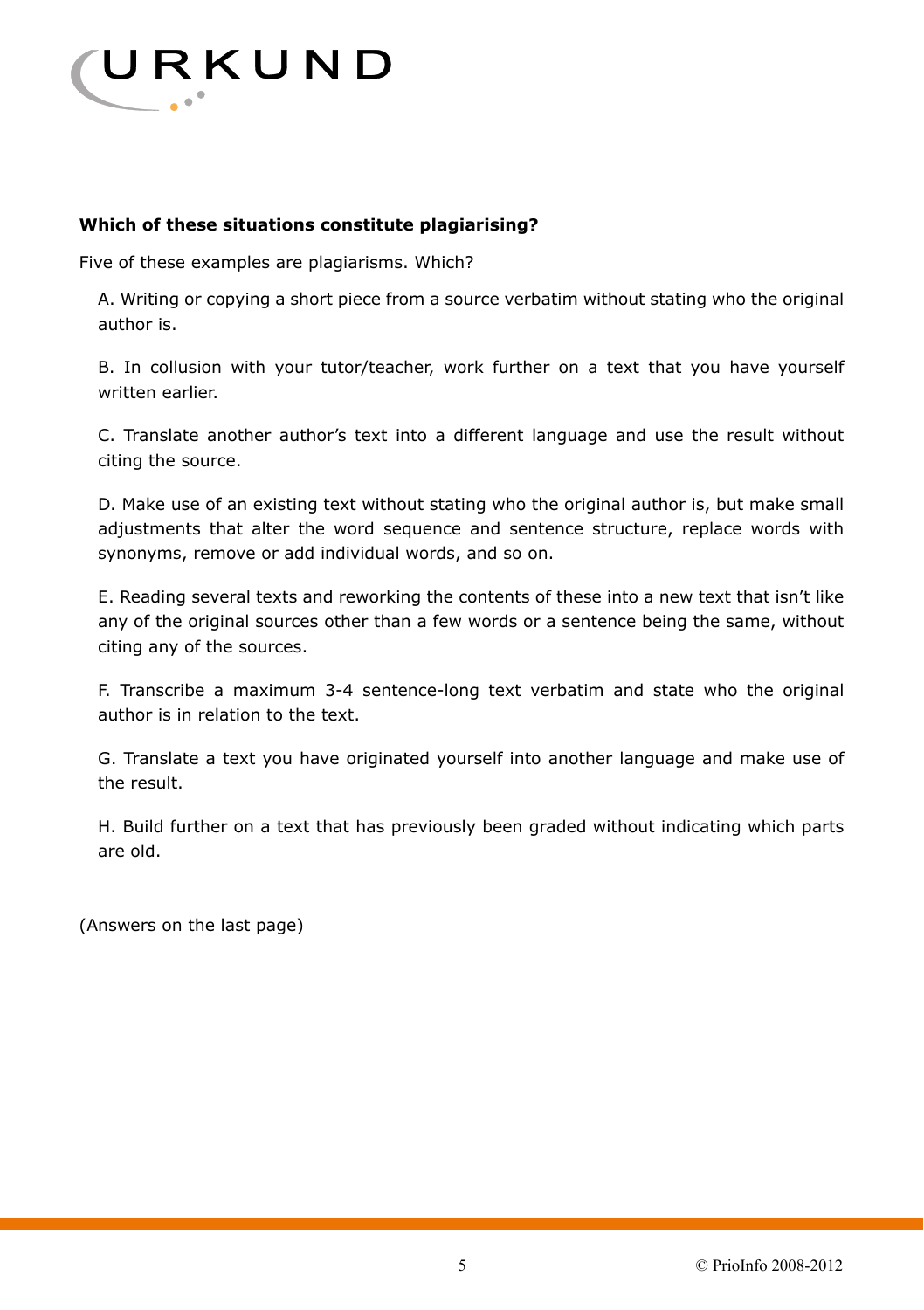

# **Check Facts**

If, for example, in an essay regarding Brazil's political development during the late 1900s, you need to mention that Brazil's official language is Portuguese, you don't normally need any source reference even though, as soon as you begin to be uncertain, you should check this with your teacher. If you are forced to check this fact yourself, it may still be just as well to cite the source.

If, on the other hand, you're to hand in a short memorandum with facts about Brazil and your essay relies heavily on a single source, you should always state the source.

Perhaps you have found all the facts you need for this assignment on the Internet, for example. Always ensure that you state the exact source. It should be simple to check details. Complete Internet addresses and reference to the book's page number is always a requirement. At all costs, do not forget to check your facts. It can be dangerous to rely far too much on a single source. Preferably verify these facts against several independent sources. In particular, if an Internet page has been your principal source.

# **Rewriting**

If, for example, you have found a text dealing with the impact of electrical lighting on man's social life, this knowledge can never be said to be public property. This is specialist knowledge. If you take such a text without attributing source and incorporate it in your essay about, for example, "The development of working hours during the early 1900s industrial society", it would always be plagiarism, even if you replace every single word in the text. This is because the text probably doesn't contain anything that can be called public property and is, with the greatest probability, based on research into the subject. What you are then plagiarising is the author's thoughts and conclusions even if, for that matter, you're not plagiarising his or her words.

# **Lack of time**

It has certainly happened more than once that a student has felt more or less forced to plagiarise a part of their essay in order for it to be at all ready in time. It can be a matter of a lack of time or lack of knowledge of the subject (perhaps this, too, is due to lack of time to read up on the subject). There are, however, a number of tips on how you can use your time more efficiently and use all experiences that will go towards a part of the essay.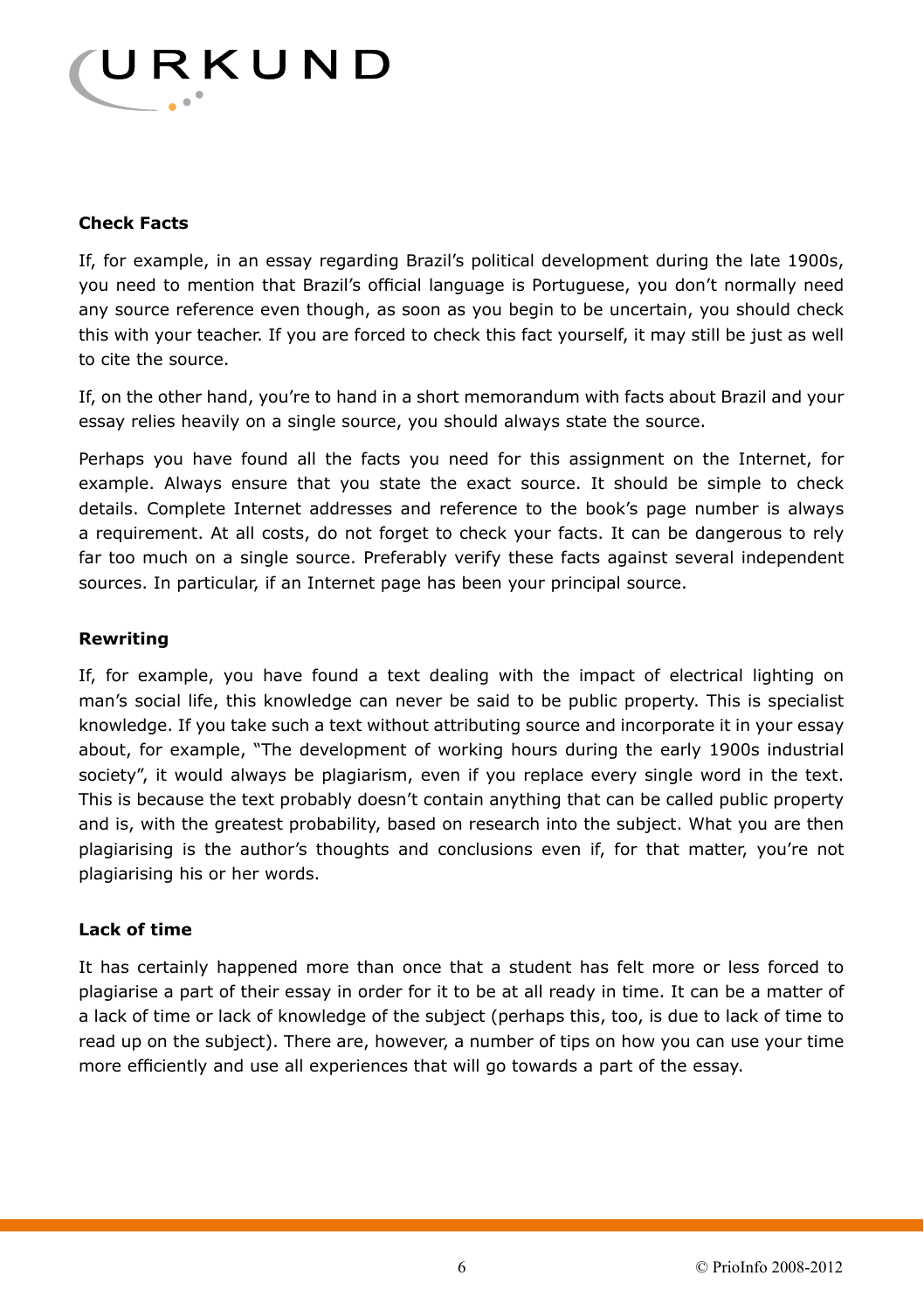

# **Plan your time**

Start the assignment early, preferably the first day you're given your subject. Draw up a schedule of the different sub-elements in the writing process and apportion the time you have available and match it with your calendar. Follow the schedule and note what you have done so that you can see where you are in terms of time.

When you follow the plan, you will discover that your essay more or less develops itself. Another advantage is also that you force yourself to start thinking about the assignment from day one. Your thoughts will move around the essay subject each day and the experiences you have and the discussions you end up in will also contribute to the development of your thoughts regarding the essay. If there's any time left over, then use it when the work is finished.

## **Always note the source**

Buy a notebook and always make an exact note of the source before you write down the content. If it's your own thought or your own conclusion, then preferably make a note of this, too, as well as how you came to think of this. If you make this a rule, you can easily check the source afterwards.

It is time-consuming to discover subsequently that you have forgotten to note the source and are forced to look up the source again in order to make a note of the exact reference. The risk is that you, perhaps, put off the work and rewrite the text instead. If discovered, it can have unpleasant consequences.

#### **Source references**

Harvard and Oxford are the two principle methods for source referencing in an academic text. There are, however, several methods of referencing, e.g. MLA and ACS, but which one to choose is usually optional unless the subject itself requires certain methods. The main thing is to be consistent in your choice and not to mix methods in a text.

*The Harvard method* is often referred to as the author-year-system and involve literature references in direct relation to the text.

Author name and year of publication is the minimum but, if it is a case of a direct quote or a specific detail, then you should also write out the page number so that the reader avoids having to read the entire source in order to find what is being referred to. The reference is placed in parentheses (Lundqvist 2010, p. 34). If you have used pages 34 and 35 then you write pp.34-35. where the pp. stands for "pages" If it is about more pages than one, then you write p.34 et seq, where "et seq" stands for "more following". It is also possible to replace "p." with ": " (Lundqvist 2010:34).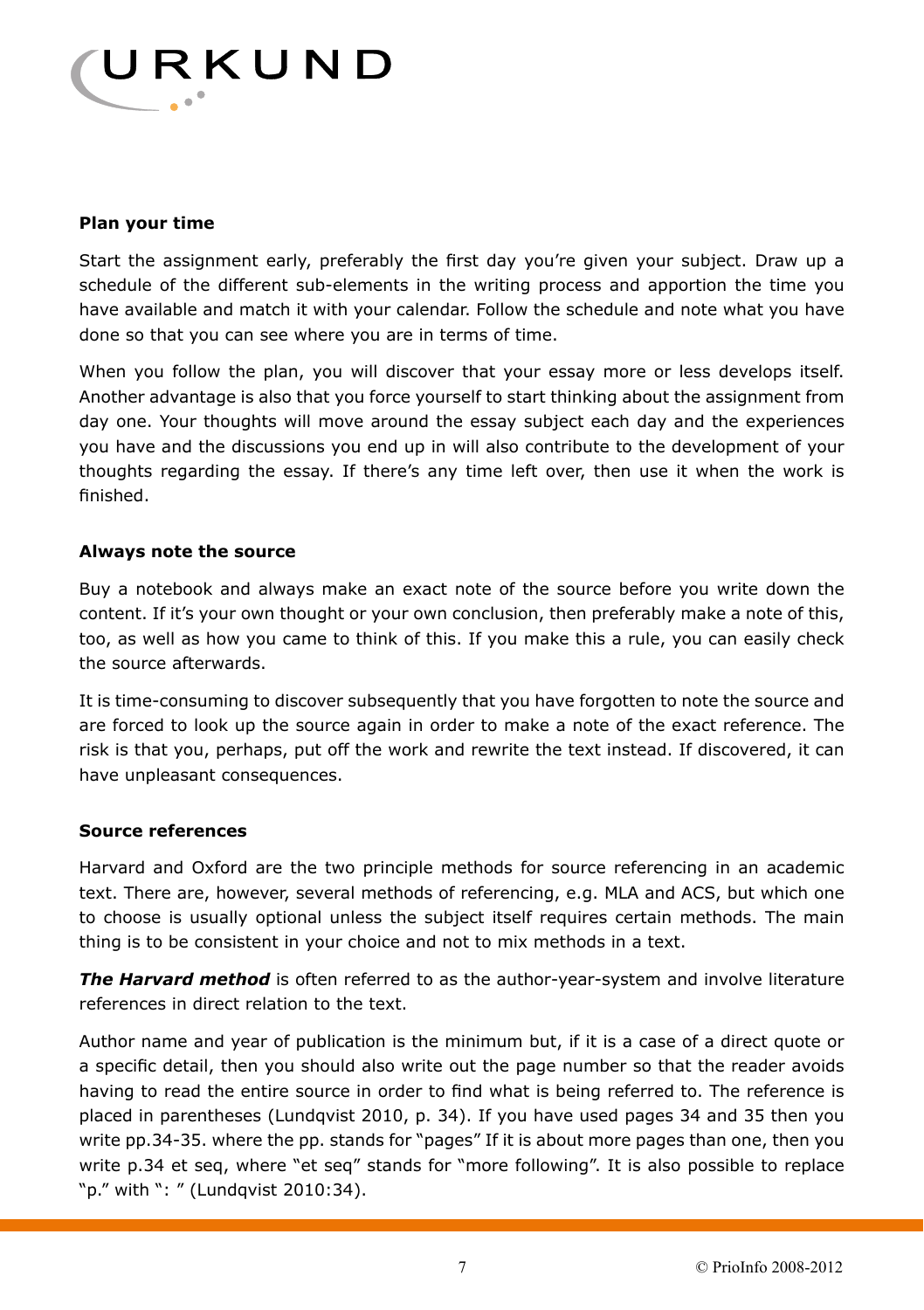

**The Oxford method** means that you place a superscript number<sup>4</sup> in the body text in order to state a reference.

The numbers relate to notes that are either placed in the footer or gathered together at the very end of the text. The latter is less common, as a reference in relation to the text one is reading is preferable. The relevant source information is listed in the footnote. The following should be included in the reference: the author's surname and given name. title. edition. publisher location: publisher, publication year.

Lundqvist, Jonas. Gardening in the Dark, Enlightened Greenery. London: Penguin Books, 2010.

*Note that the format varies depending on a number of factors such as type of source involved (book, scientific article, webpage etc.), which scientific discipline one belongs to as well as how many authors are involved and so on. It may be wise to check the format in a reference work.* 

## **Read more about different reference systems:**

More information about Harvard in English from Staffordshire University (UK): http://www.staffs.ac.uk/support\_depts/infoservices/learning\_support/refzone/harvard/index.jsp

More information about Oxford in English from Deakin University (AU): http://www.deakin.edu.au/current-students/study-support/study-skills/handouts/oxford-docnote.php

More information about MLA in English from Concordia University (CA): http://library.concordia.ca/help/howto/mla.php?guid=intro

For more information about ACS in English from American Chemical Society (US): http://pubs.acs.org/userimages/ContentEditor/1246030496632/chapter14.pdf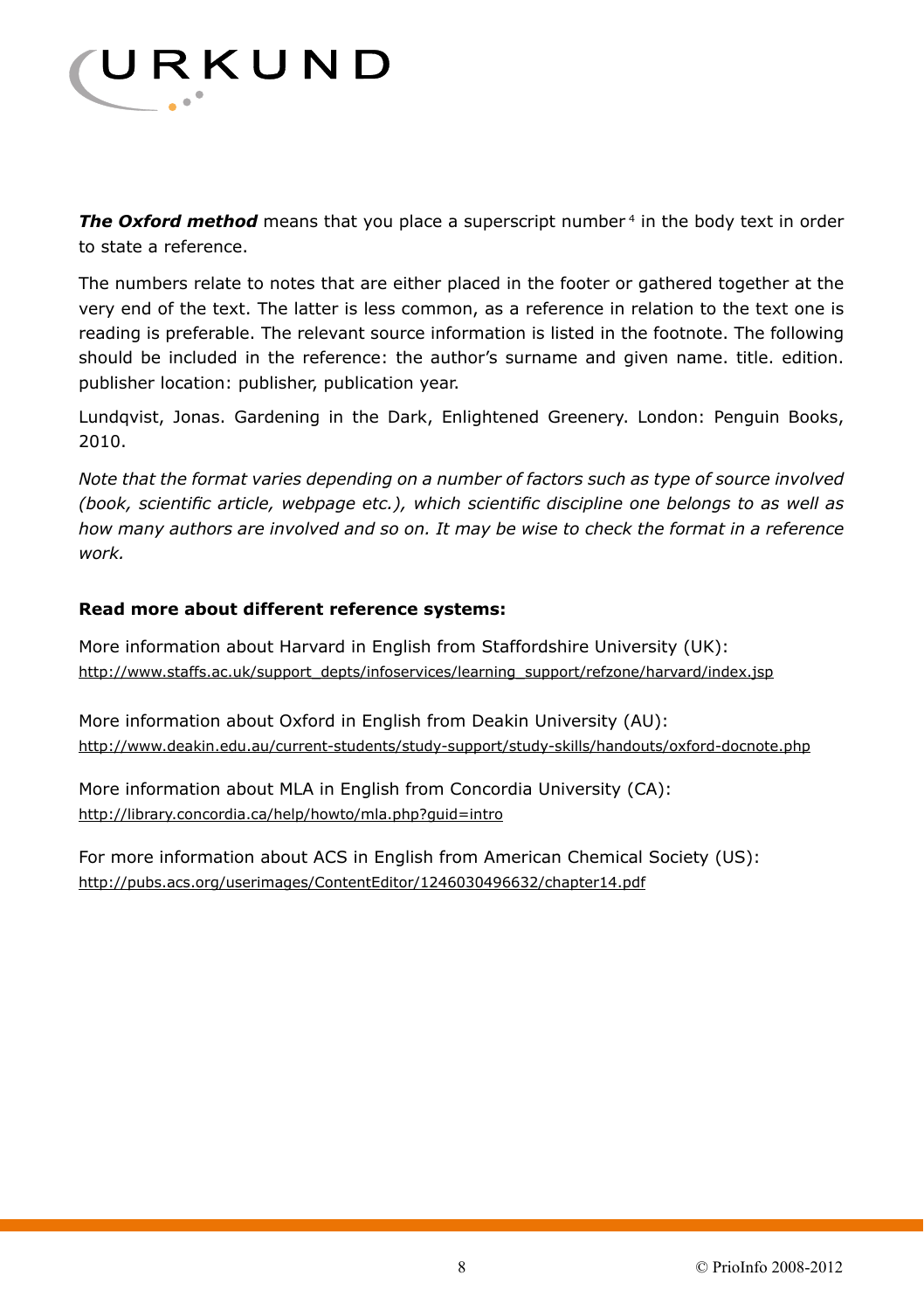

# **Check for yourself before URKUND does it**

Bear in mind that your essay will probably be checked for plagiarism when it's handed in, either automatically or manually by your teacher. It can therefore be worth going through your essay one more time before handing it in and considering whether there is any text you have forgotten to reference.

The idea is that you shall produce new knowledge or new ideas around a subject that's either new or old. The main thing is that your thoughts and wording are distinguished from others' thoughts and wording through citation markings, if it is a verbatim quotation from another text but yet another source reference if you have altered the words but have still retained the basic thinking in the text. Always be clear about where you have obtained text, thinking or, for that matter, pictures, then you will never get into difficulties.



Example of what a "rewriting" can look like after it has gone through URKUND

#### **Have you interpreted the information correctly?**

To give you an extreme example: Say that you were to take an entire text straight out of, e.g., Rolf Eidem's book, Planekonomi eller ramhushållning. Economic reforms in Easter Europe.

If you then clearly indicate that the text is not your own but is taken from Rolf Eidem's book in its entirety, make a correct source reference and state the page number, then you won't be accused of cheating but you will still, in all probability, have to amend the task with the explanation that you have misunderstood it. The idea, of course, is not that you shall lift a text right out but that you have been honest and have stated the source correctly.

Should you do the same thing but not state the source, there's a high risk that you will, instead, have to defend yourself before a disciplinary board. It is, to quote a famous quotation by Martin van Buren (President of USA 1837 to 1841), always easier to carry out a task than to explain why you haven't done so.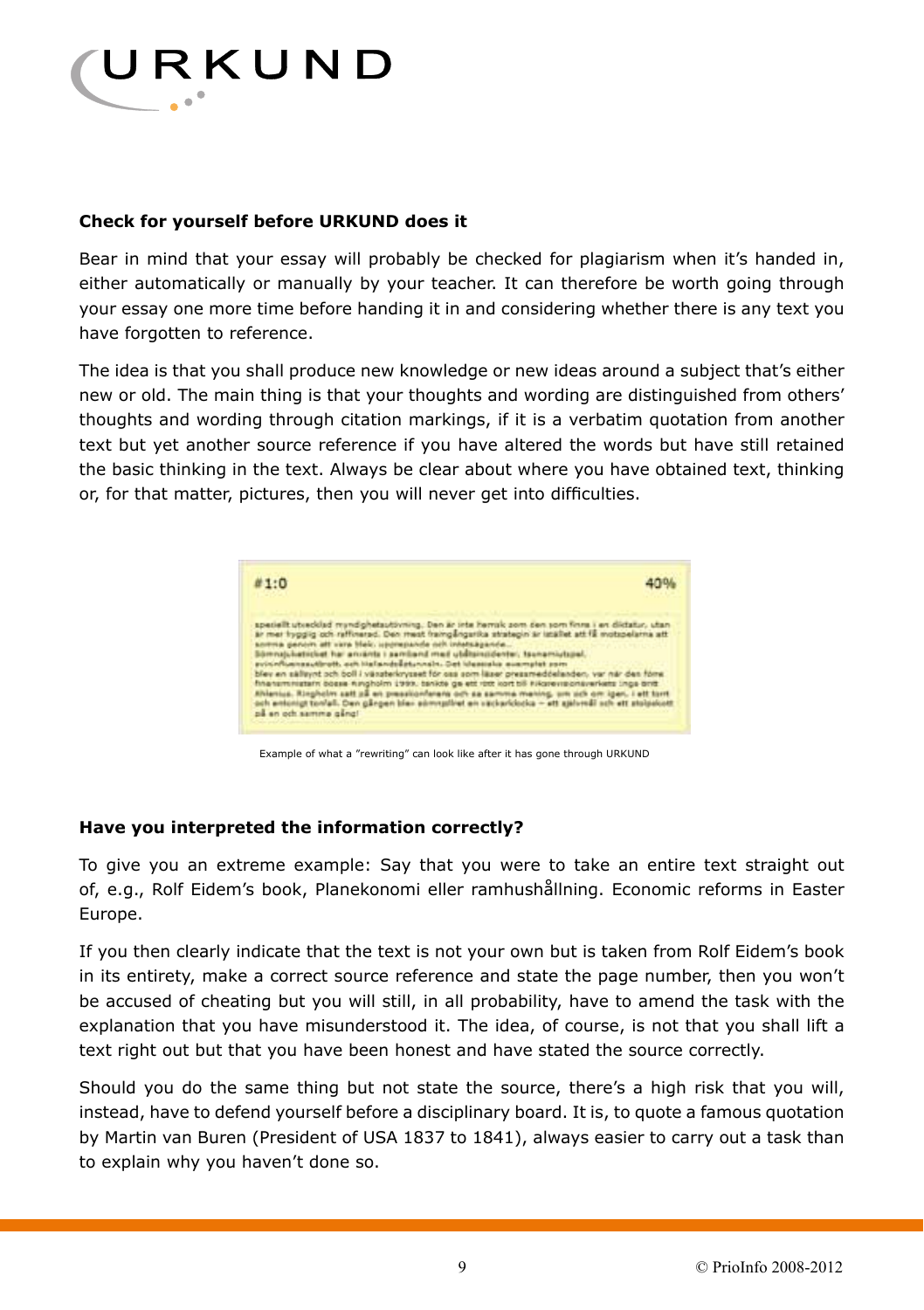

#### **Some examples**

The following pages give a number of examples that you can look at in order to acquaint yourself with what tends to be regarded as plagiarism. We would, I think, however, point out once more that you should contact your teacher/tutor in those cases where you are uncertain. The basic rule is still always to state sources if you have been inspired by thoughts or wording from a specific source.

#### **Original text 1**

"The first metals must have been discovered as lumps of pure metal. These have probably been pieces of copper or gold since these metals belong to the few which have occasionally been found in free form in nature. The copper's reddish colour or the golden glint of gold must have caught the eye to a higher degree than the lifeless indeterminable coloration of most of the stones. The metals certainly first came to be used as decoration in the state in which they were found, in the same way as one used pebbles and shining mother-of-pearl seashells."

(Asimov, Isaac, Kemins historia, Stockholm : Prisma : 1966, p. 11)

#### **Example 1**

The first metals to be discovered were probably lumps of pure metal. These metals belong, that is, among the few that can be found as lumps in nature. One probably first started to use the metals as decoration after which one subsequently saw a more practical use for them.

The writer has not taken the entire text, reworked it and, for the most part, has made use of his own words.

*Answer: This is a rewriting (or paraphrase) and, in spite of everything, can be seen as plagiarism since the writer has not made any reference to the author. The text is, in spite of everything, rather like its original source. The actual conclusion is also still Isaac Asimov's, even though it isn't perhaps so difficult to arrive at oneself.*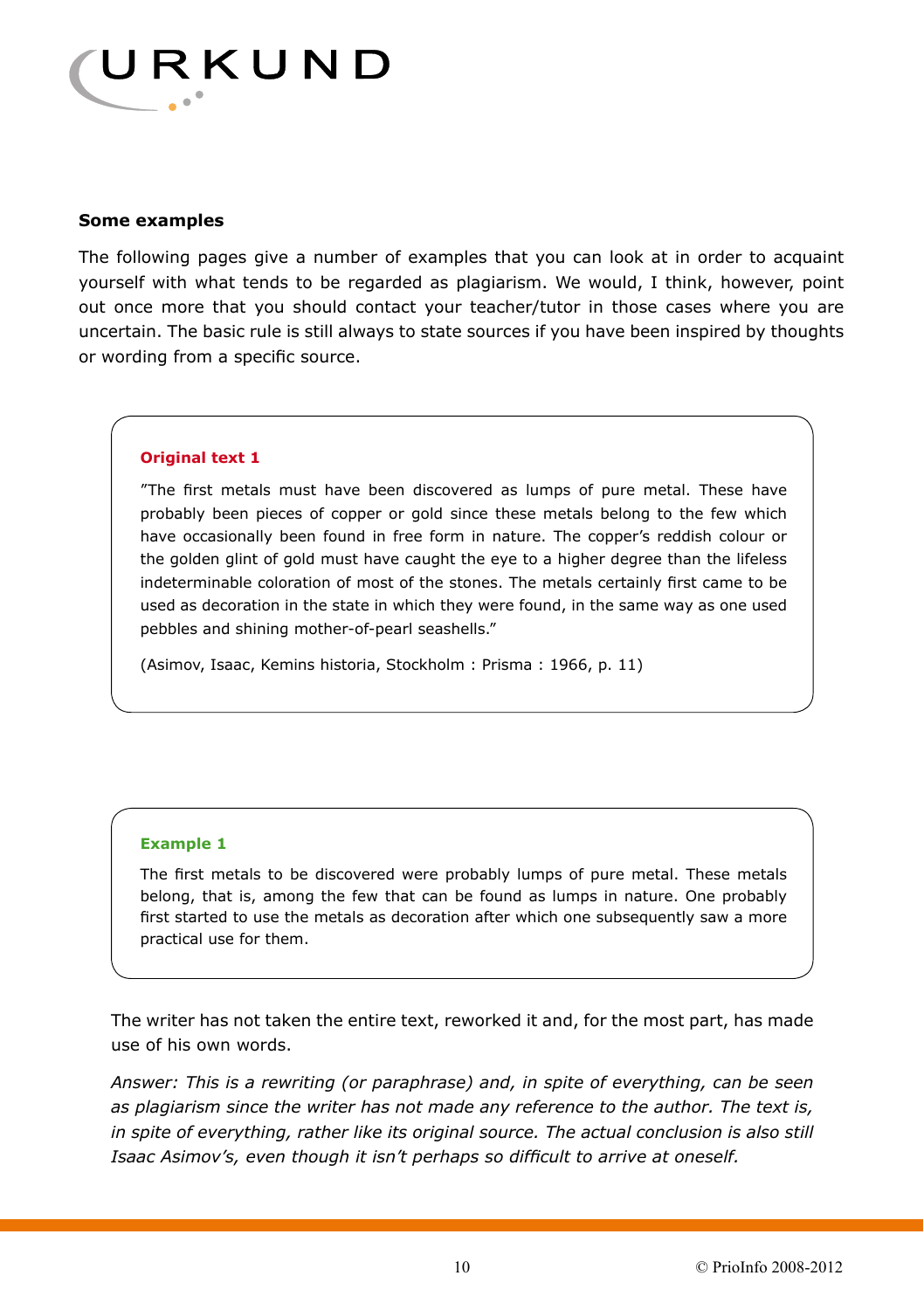

#### **Example 2**

How did Mankind first discover that he could extract metal from ore? The first metals must have been discovered as lumps of pure metal. These have probably been pieces of copper or gold since these metals belong to the few which have occasionally been found in free form in nature. When this discovery was well made, one began to look for a way of extracting even smaller volumes of metals from ore. (Asimov, Isaac, Kemins Historia, Stockholm 1966)

Here, the writer has referred to the source.

*Answer: This can, in spite of everything, be regarded as plagiarism. The writer has copied a couple of sentences straight out of Asimov's book without inserting quotation marks. These sentences are surrounded by the writer's own text which also makes it difficult to see what is the writer's own text and what is Asimov's. In addition, there's no page reference in the source reference.*

#### **Example 3**

One can be fascinated by the technique of extracting different metals from ore. What was it that, from the start, drove Mankind to start experimenting in order to extract these metals? According to Isaac Asimov, it could have been so that the first metals discovered were gold and copper, which occur lying freely around in nature in the form of lumps. When one had found these, the conclusion could be drawn that there was more to be obtained from different types of ore. The experimentation in attempting to extract metals was then under way (Asimov, Isaac, Kemins Historia, Stockholm 1966, p. 11).

The writer has no quotation marks but refers to the source.

*Answer: This is not plagiarism. This is a reference. The writer has reproduced Asimov's thoughts with his own words and has made a correct source reference. Moreover, there are reference markers ("according to Isaac Asimov…") in connection with the reference so that one can easily differentiate between the writer's and Asimov's thoughts.*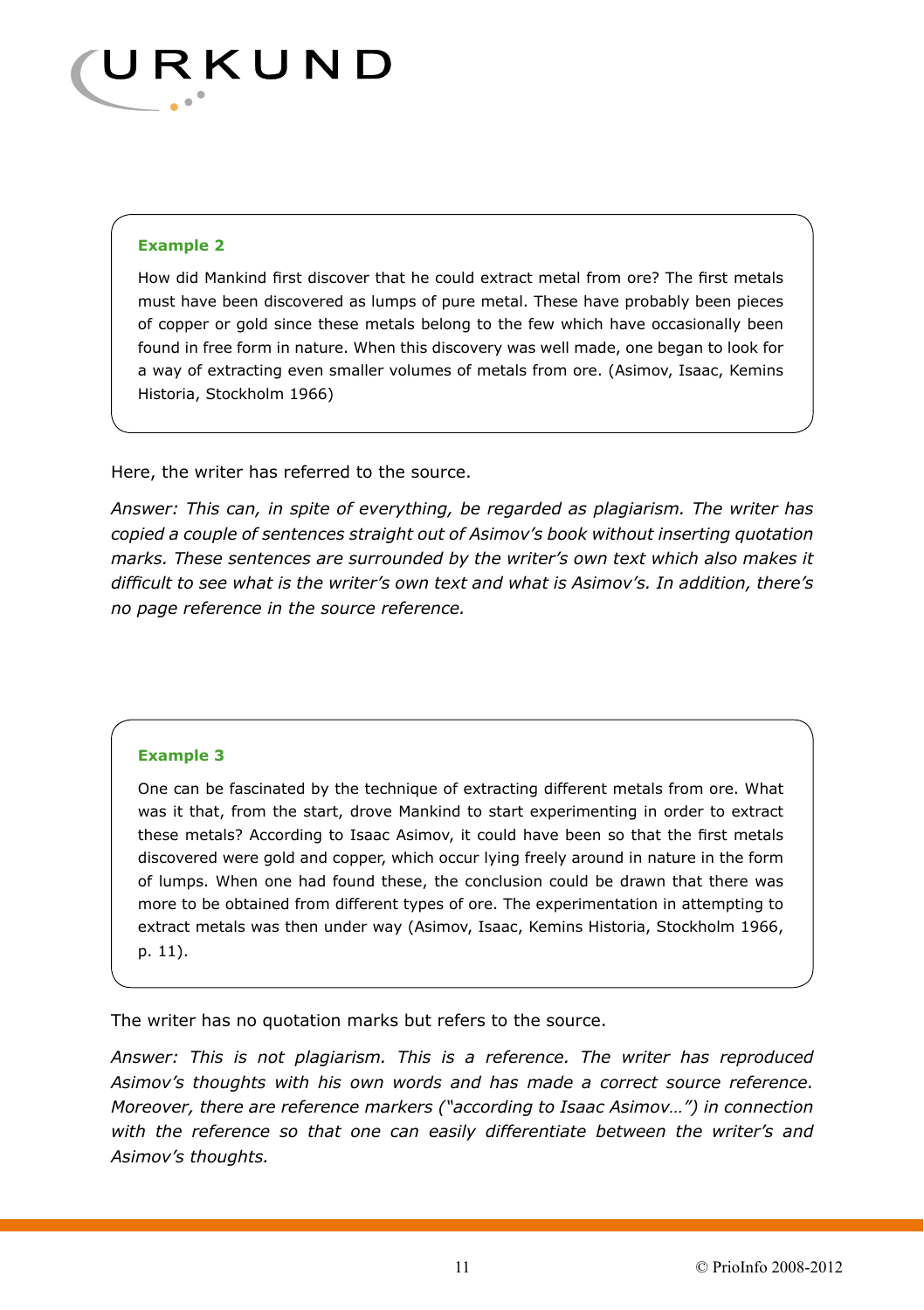

#### **Example 4**

Mankind's fascination with gold and shining metals stretches right back to the dawn of history. We do not know today how Mankind arrived at the amazing idea of trying to extract metal from different types of ore. There are a large number of theories about this. A reasonable explanation is that the first metals found were the kind of metals that can be found as free lying lumps out on the ground. One example of such a metal that can be found without processing ore is gold. After having thus become acquainted with metal, Mankind has started to look for it and has found small volumes in gold ore. From this point, Mankind has started to experiment with extracting even small quantities of metal and, in the process, has discovered other practicable metals and ways of extracting them in the best manner.

There is no source reference and the text actually looks as though it is based on the original text.

*Answer: Now we've entered a grey zone. There is no exact textual similarity but if the writer has actually made use of Asimov's book when the text was produced, a source reference should have been made. The conclusions are, however, not so difficult to make and, if the writer has arrived at this himself and has not known about Asimov's conclusions, then he probably cannot be accused of plagiarism.*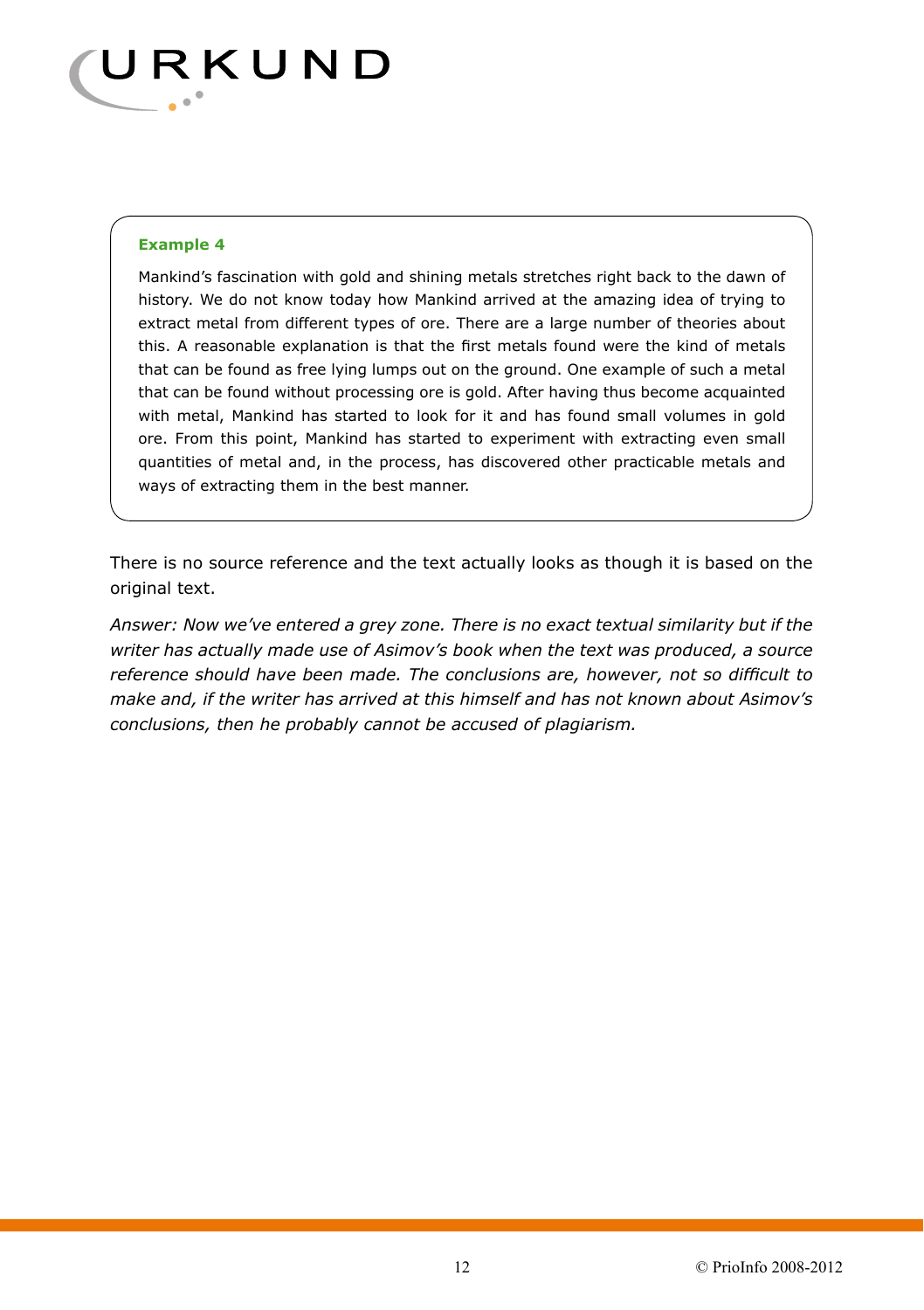

#### **Example 5**

A reasonable explanation of how Mankind has arrived at the amazing idea of trying to extract metal from different types of ore is that the first metals found were such metals as are to be found as free-lying lumps out on the ground. One example of such a metal that can be found without processing ore is gold. Isaac Asimov has worded this explanation in the following way:

The first metals must have been discovered as lumps of pure metal. It was probably pieces of copper or gold, since these metals belong to the few which can occasionally be found in free-form in nature. The copper's reddish colour or the golden glint of gold must have caught the eye to a higher degree than the lifeless indeterminable coloration of most of the stones. Certainly, the metals first came to be used as decoration in the state in which they were found, in the same way as one used pebbles and shining mother-of-pearl seashells.

(Asimov, Isaac, Kemins historia, Stockholm : Prisma : 1966, p. 11)

After having thus become acquainted with metal, Mankind has started to look for it and has found small volumes in gold ore. From this point, Mankind has started to experiment with extracting even small quantities of metal and, in the process, has discovered other practicable metals and ways of extracting them in the best manner.

There are no quotation marks around the piece taken from Asimov's book and the writer's thoughts in the rest of the text are clearly influence by Asimov.

*Answer: This is a correct way of dealing with a quotation of this length. This is called a block quotation and requires no quotation marks, since the text is still well separated from the writer's own words. This can be a better way of presenting a quotation of this length. Quotation marks should, however, be used when the text you want to*  refer to restricts itself to about one sentence. Since the writer quotes the part of *Asimov's book where the writer's thoughts have been influenced is to be found, no further reference is needed. It states.*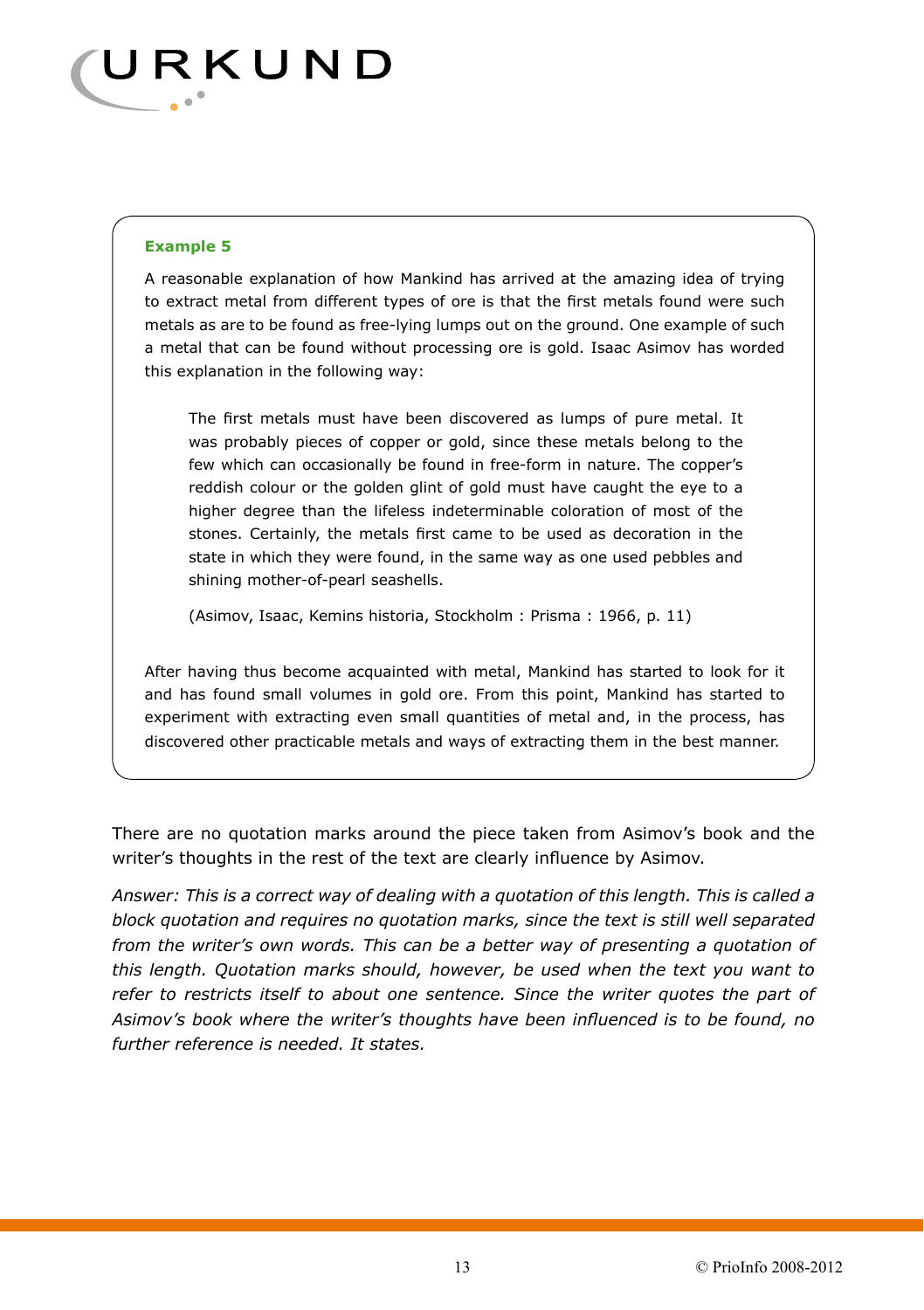

#### **Original text 2**

"The Earth rotates around the Sun with one revolution per year. That is precisely what is understood by "year". At our latitude, we are constantly reminded of this since the angle of incline of the Earth's axis in relation to the orbit round the Sun, means that we have significant seasonal changes. Around the Equator, it is summer all year, but both there and here one can follow the annual circuit by looking at the night sky. It shifts a little each night, so that, after one year, one sees exactly the same stars again."

Berner, Christer, <info@rymdforum.nu>: Rymdforskning, 2007-03-15, <www.rymdforum.nu/?id=1473> (2008-01-25)

#### **Example 1**

As you all know, the Earth rotates round the Sun with one revolution per year. That is precisely what is understood by "year". At our latitude, we are constantly reminded of this since the angle of incline of the Earth's axis in relation to the orbit round the Sun, means that we have significant seasonal changes. In other countries lying closer to the Equator, there can be smaller difference between the seasons. The reason why the seasons are more noticeable here is due to the angle of incline of the Earth's axis. At the Equator, the Earth's angle of incline plays a smaller role since the Sun's rays still come in at almost the same angle.

This, of course, is "general knowledge" but the writer has copied parts of Berner's text.

*Answer: It certainly is general knowledge but is may still be seen as plagiarism. It is thus that most people don't require references in order to be able to write. It is thus, still, plagiarism, since the writer has made use of Berner's text as a model. In this case, it is not Berner's conclusions that are plagiarised. These are conclusions that most people can draw. Berner's wording is, however, plagiarised and here both quotation marks and source reference should be present.*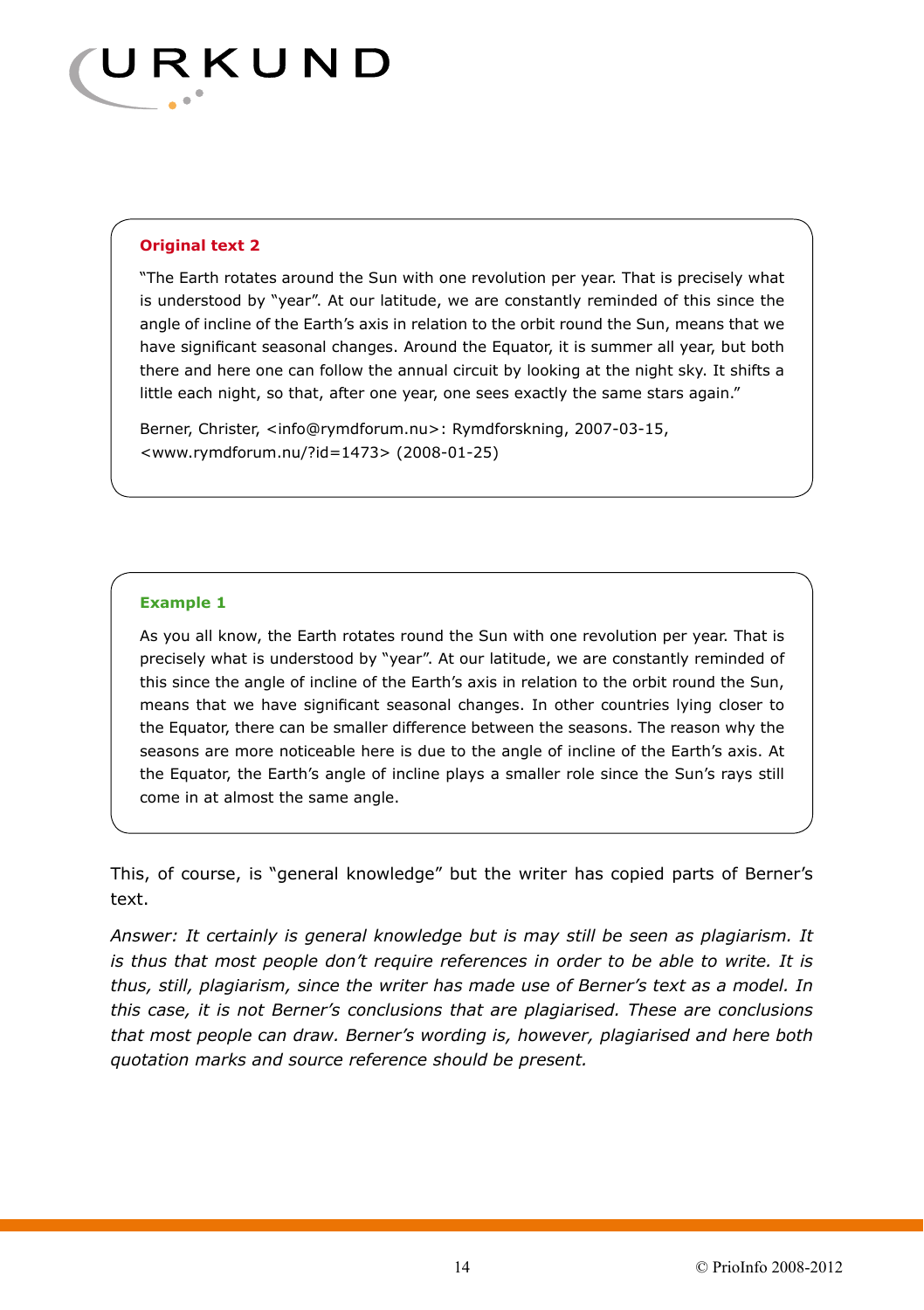

## **Internet resources**

If you want to learn more about what can be regarded as plagiarism, there's a whole lot of resources on the Internet. Here are a couple.

A quiz from Indiana University to get their view of what constitutes plagiarism: http://education.indiana.edu/~frick/plagiarism/

A tutorial on plagiarism created by several Danish Universities, in English: http://www.en.stopplagiat.nu/

The Interactive Anti-Plagiarism Guide - Jönköping University, in English: http://pingpong.hj.se/public/courseId/10565/publicPage.do